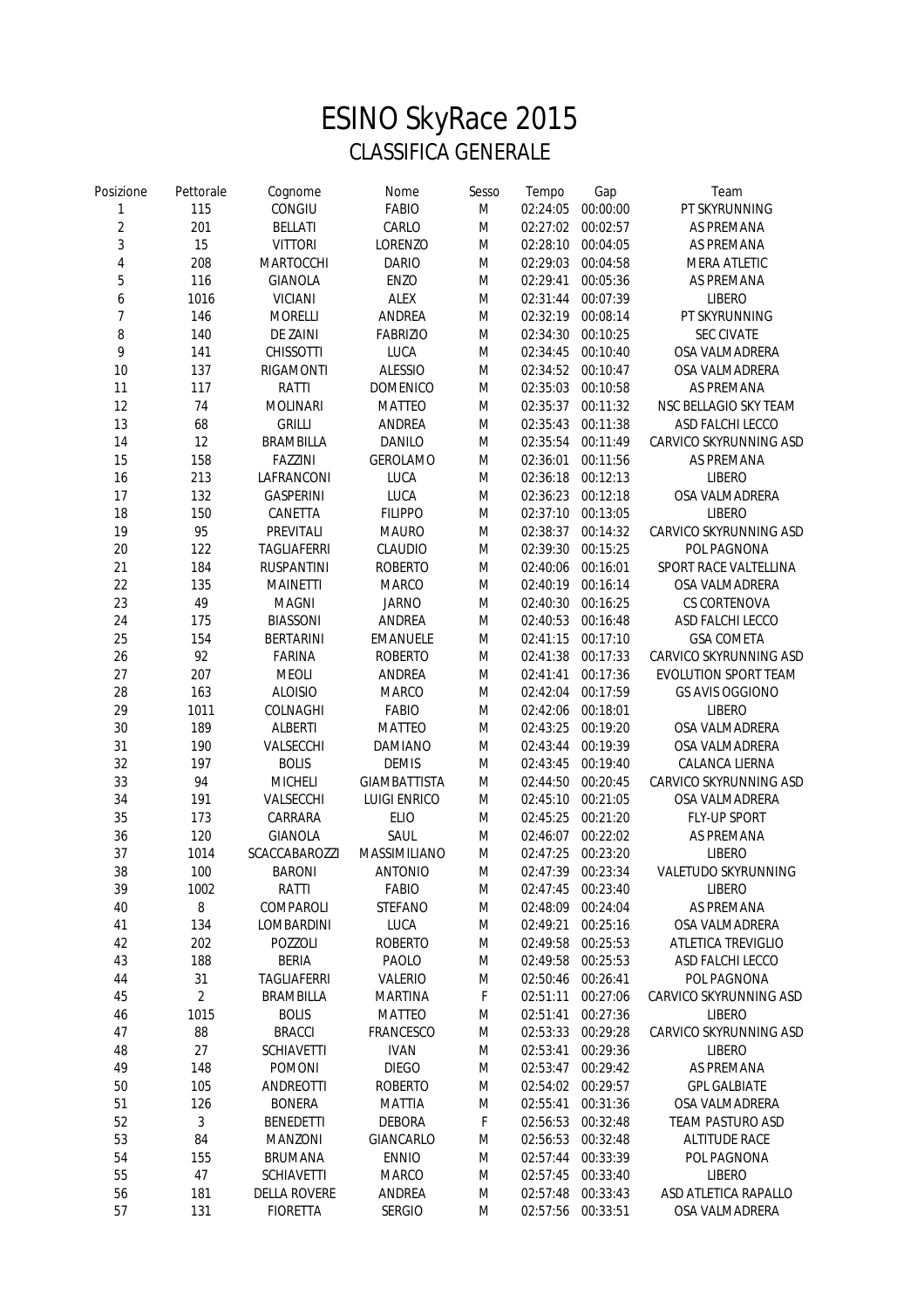| 58  | 56             | <b>TOCCHETTI</b>   | LUCA                | M | 02:58:27          | 00:34:22 | <b>SEC CIVATE</b>            |
|-----|----------------|--------------------|---------------------|---|-------------------|----------|------------------------------|
| 59  | 11             | <b>BRAMBILLA</b>   | <b>MASSIMO</b>      | M | 02:59:37          | 00:35:32 | CARVICO SKYRUNNING ASD       |
| 60  | 206            | CATTANEO           | <b>ROBERTO</b>      | M | 02:59:37          | 00:35:32 | <b>LIBERO</b>                |
| 61  | 138            | <b>RUSCONI</b>     | <b>FABIO</b>        | M | 02:59:41          | 00:35:36 | OSA VALMADRERA               |
| 62  | 170            | <b>TALLARICO</b>   | <b>STEFANO</b>      | M | 02:59:59          | 00:35:54 | CARVICO SKYRUNNING ASD       |
| 63  | 73             | <b>CURIONI</b>     | <b>ROBERTO</b>      | M | 03:00:43          | 00:36:38 | POL. BELLANO                 |
| 64  | 78             | <b>GHISLANZONI</b> | <b>RICCARDO</b>     | M | 03:01:06          | 00:37:01 | ASD FALCHI LECCO             |
| 65  | 179            | LORELLO            | <b>IVAN</b>         | M | 03:01:20          | 00:37:15 | NUOVA ATLETICA SAMVERGA      |
| 66  | 182            | <b>PESENTI</b>     | <b>GIACOMO</b>      | M | 03:02:19          | 00:38:14 | A.S.D. Fò DI PE              |
| 67  | 172            | ALQUA'             | VALENTINO           | M | 03:02:59          | 00:38:54 | <b>LIBERO</b>                |
| 68  | 159            | ARRIGONI           | <b>ALESSIO</b>      | M | 03:03:02          | 00:38:57 | <b>LIBERO</b>                |
| 69  | 167            | <b>BUZZONI</b>     | <b>WALTER</b>       | M | 03:03:51          | 00:39:46 | OSA VALMADRERA               |
| 70  | 32             | CEDRO              | <b>RICCARDO</b>     | M | 03:04:08          | 00:40:03 | AS PREMANA                   |
| 71  | 136            | <b>MONTI</b>       | <b>LUCA</b>         | M | 03:04:34          | 00:40:29 | OSA VALMADRERA               |
| 72  | 37             | <b>MARCHETTI</b>   | ANTONELLO           | M | 03:05:34          | 00:41:29 | SEV VALMADRERA               |
| 73  | 114            | <b>BORTONE</b>     | PIER PAOLO          | M | 03:05:40          | 00:41:35 | <b>LIBERO</b>                |
| 74  | 44             | DECAPITANI         | <b>SERGIO</b>       |   | 03:06:04          | 00:41:59 | <b>GS AVIS OGGIONO</b>       |
|     |                |                    |                     | M |                   |          |                              |
| 75  | 1004           | <b>DEL SIGNORE</b> | <b>FILIPPO</b>      | M | 03:06:43          | 00:42:38 | <b>LIBERO</b>                |
| 76  | 40             | <b>MAGGIONI</b>    | <b>GIANLUCA</b>     | M | 03:06:52          | 00:42:47 | ASD FALCHI LECCO             |
| 77  | 204            | <b>RUSCONI</b>     | ANDREA              | M | 03:06:53          | 00:42:48 | <b>TEAM PASTURO ASD</b>      |
| 78  | 119            | <b>BERERA</b>      | <b>STEFANO</b>      | M | 03:06:58          | 00:42:53 | AS PREMANA                   |
| 79  | 5              | <b>TIRABOSCHI</b>  | CAROLINA            | F | 03:07:16          | 00:43:11 | CARVICO SKYRUNNING ASD       |
| 80  | 90             | CHIAPPA            | ALESSANDRO          | M | 03:07:17          | 00:43:12 | CARVICO SKYRUNNING ASD       |
| 81  | 183            | <b>BANFI</b>       | <b>SIMONE</b>       | M | 03:07:42          | 00:43:37 | <b>LIBERO</b>                |
| 82  | 123            | <b>NAVA</b>        | <b>MARCO</b>        | M | 03:07:57          | 00:43:52 | <b>LIBERO</b>                |
| 83  | 194            | <b>ROTA</b>        | DANIELA             | F | 03:07:59          | 00:43:54 | <b>LIBERO</b>                |
| 84  | $\mathbf{1}$   | ARRIGONI           | <b>GIULIANA</b>     | F | 03:08:08          | 00:44:03 | <b>TEAM TECNICA</b>          |
| 85  | 66             | <b>MERONI</b>      | MASSIMILIANO        | M | 03:08:54          | 00:44:49 | <b>SEC CIVATE</b>            |
| 86  | 187            | VILLA              | <b>MARCO</b>        | M | 03:09:41          | 00:45:36 | ASD GER RANCIO               |
| 87  | 180            | <b>RIVA</b>        | <b>ROBERTO</b>      | M | 03:10:15          | 00:46:10 | POL PAGNONA                  |
| 88  | 1006           | <b>BELLATI</b>     | <b>DINO</b>         | M | 03:11:02          | 00:46:57 | <b>LIBERO</b>                |
| 89  | 1010           | PIZZOLATO          | <b>MANUEL</b>       | M | 03:11:29          | 00:47:24 | <b>LIBERO</b>                |
| 90  | 97             | <b>ROTASPERTI</b>  | <b>MICHELE</b>      | M | 03:11:39          | 00:47:34 | CARVICO SKYRUNNING ASD       |
| 91  | 1005           | <b>BATTAGLIA</b>   | <b>STEFANO</b>      | M | 03:11:54          | 00:47:49 | <b>LIBERO</b>                |
| 92  | 176            | CASATI             | <b>FABRIZIO</b>     | M | 03:12:21          | 00:48:16 | MONZA MARATHON TEAM          |
| 93  | 164            | <b>UGOLINI</b>     | <b>FILIPPO</b>      | M | 03:12:49          | 00:48:44 | EVOLUTION SPORT TEAM         |
| 94  | 171            | LONGHI             | <b>ROBERTO</b>      | M | 03:13:08          | 00:49:03 | <b>LIBERO</b>                |
| 95  | 16             | CASTELNUOVO        | <b>SIMONE</b>       | M | 03:13:59          | 00:49:54 | <b>GER RANCIO</b>            |
| 96  | $\overline{7}$ | PIETRELLA          | <b>MARCO</b>        | M | 03:14:00          | 00:49:55 | <b>IMMOBILIARE ZIO MAO</b>   |
| 97  | 6              | <b>BALLABIO</b>    | <b>MATTEO</b>       | M | 03:14:12 00:50:07 |          | <b>LIBERO</b>                |
| 98  | 1013           | <b>VIAN</b>        | ANDREA              | M | 03:14:26          | 00:50:21 | <b>LIBERO</b>                |
| 99  | 200            | <b>GHEZZI</b>      | ALESSANDRO          | M | 03:14:51          | 00:50:46 | <b>ALTITUDE RACE</b>         |
| 100 | 1001           | ALEGI              | ORESTE              | M | 03:15:09          | 00:51:04 | <b>LIBERO</b>                |
|     | 50             | DE VITO            | <b>VINCENZO</b>     |   | 03:15:12 00:51:07 |          | <b>LIBERO</b>                |
| 101 |                |                    |                     | M |                   |          |                              |
| 102 | 82             | QUARTI             | <b>MARCO</b>        | M | 03:15:23          | 00:51:18 | <b>ATLETICA MARATON</b>      |
| 103 | 85             | <b>ROSSINI</b>     | ANDREA              | M | 03:15:28          | 00:51:23 | <b>TEAM PASTURO ASD</b>      |
| 104 | 13             | VIGANO'            | ALESSANDRO          | M | 03:15:50          | 00:51:45 | <b>LIBERO</b>                |
| 105 | 64             | <b>MELCHIORRI</b>  | <b>MARCO</b>        | M | 03:15:59          | 00:51:54 | <b>ALPSTATION TRAIL TEAM</b> |
| 106 | 177            | <b>NUSDEO</b>      | <b>BRUNO</b>        | M | 03:16:00          | 00:51:55 | PELL E OSS MONZA             |
| 107 | 81             | VALAGUSSA          | ALESSANDRO          | M | 03:16:11          | 00:52:06 | <b>LIBERO</b>                |
| 108 | 96             | PREVITALI          | <b>STEFANO</b>      | M | 03:16:26          | 00:52:21 | CARVICO SKYRUNNING ASD       |
| 109 | 80             | <b>FRANCHI</b>     | <b>FABRIZIO</b>     | M | 03:16:33          | 00:52:28 | AZZURRA GARBAGNATE           |
| 110 | 193            | CESANA             | <b>MATTEO</b>       | M | 03:16:40          | 00:52:35 | POL PAGNONA                  |
| 111 | 77             | <b>BERTACCHI</b>   | ANDREA              | M | 03:16:50          | 00:52:45 | <b>GS AVIS OGGIONO</b>       |
| 112 | 109            | <b>BARUFFALDI</b>  | <b>FRANCESCO</b>    | M | 03:17:22          | 00:53:17 | <b>LIBERO</b>                |
| 113 | 46             | <b>GILARDONI</b>   | <b>OSCAR</b>        | M | 03:18:03          | 00:53:58 | NSC BELLAGIO SKY TEAM        |
| 114 | 214            | CARRERA            | FRANCESCO           | M | 03:18:08          | 00:54:03 | <b>LIBERO</b>                |
| 115 | 149            | ALDEGHI            | <b>IVAN</b>         | M | 03:18:58          | 00:54:53 | LAZZARUNNING                 |
| 116 | 195            | CHIAPPA            | <b>ROBERTO</b>      | M | 03:19:04          | 00:54:59 | CARVICO SKYRUNNING ASD       |
| 117 | 212            | <b>NEGRI</b>       | <b>WALTER</b>       | M | 03:19:17          | 00:55:12 | <b>GPL GALBIATE</b>          |
| 118 | 33             | <b>COMINOTTI</b>   | <b>GIAK GIACOMO</b> | M | 03:19:34          | 00:55:29 | <b>ALPSTATION TRAIL TEAM</b> |
| 119 | 198            | <b>DOTTOR</b>      | SARA                | F | 03:19:48          | 00:55:43 | <b>G.S. TORREVILLA</b>       |
| 120 | 30             | <b>ROTA</b>        | <b>GIOVANNI</b>     | M | 03:19:50          | 00:55:45 | OTC                          |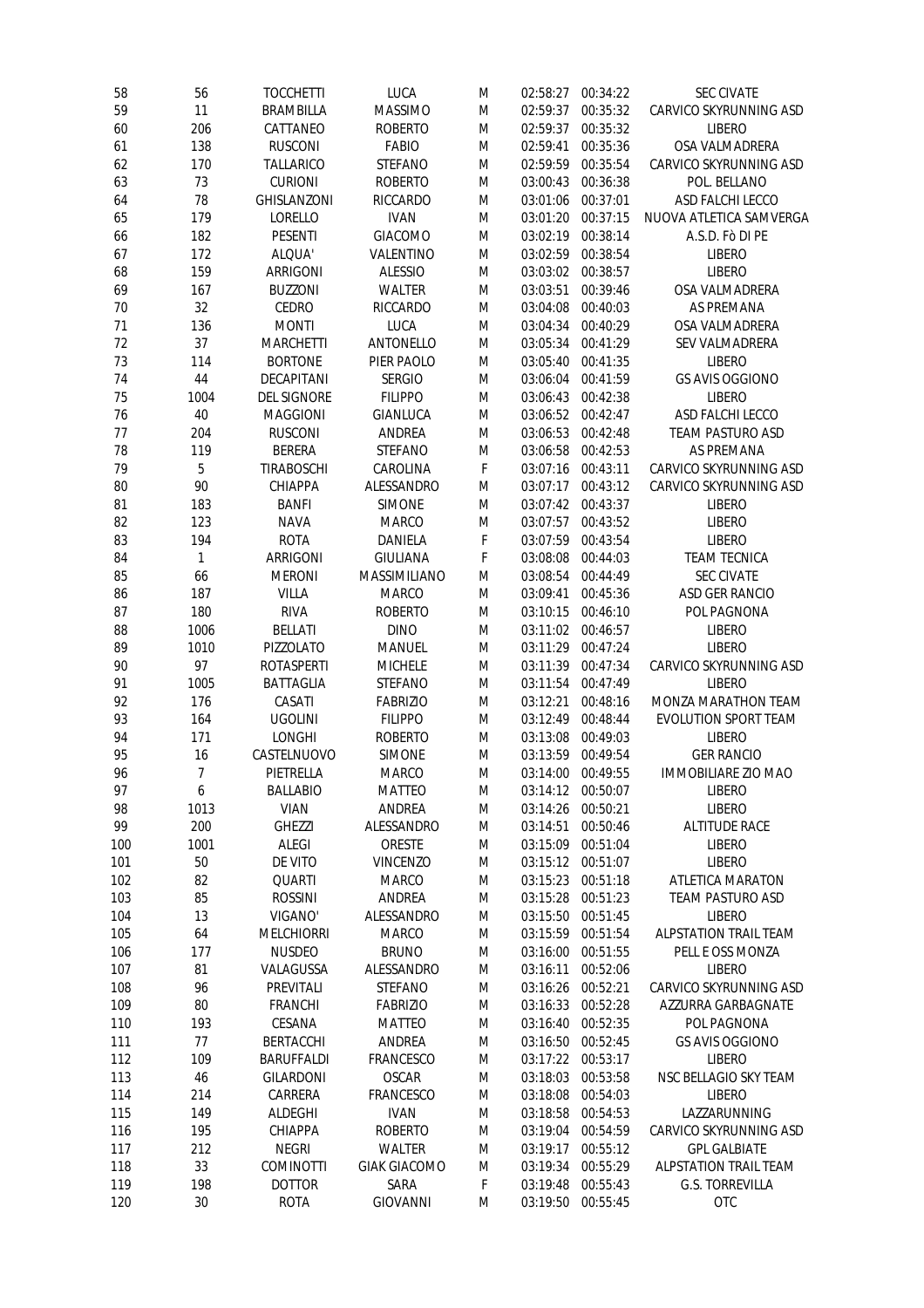| 121 | 17     | <b>NAVA</b>        | <b>STEFANO</b>   | M | 03:20:17          | 00:56:12          | <b>EVOLUTION SPORT TEAM</b> |
|-----|--------|--------------------|------------------|---|-------------------|-------------------|-----------------------------|
| 122 | 1009   | <b>PEDEFERRI</b>   | <b>EUGEIO</b>    | M | 03:20:18          | 00:56:13          | <b>LIBERO</b>               |
| 123 | 21     | <b>GUERRINI</b>    | LORENZO          | M | 03:20:33          | 00:56:28          | <b>LIBERO</b>               |
| 124 | 144    | <b>MICHELI</b>     | <b>ELENA</b>     | F | 03:21:07          | 00:57:02          | <b>GSA COMETA</b>           |
| 125 | 42     | <b>VENTURINO</b>   | <b>ALESSIO</b>   | M | 03:21:20          | 00:57:15          | <b>SEC CIVATE</b>           |
| 126 | 99     | <b>GONTAREK</b>    | <b>ARTUR</b>     | M | 03:22:31          | 00:58:26          | ATLETICA ENTELLA RUNNING    |
| 127 | 147    | <b>MORELLI</b>     | DANIELE          | M | 03:22:41          | 00:58:36          | PT SKYRUNNING               |
| 128 | 205    | <b>GILARDONI</b>   | ALESSANDRO       | M | 03:23:00          | 00:58:55          | <b>LIBERO</b>               |
| 129 | 210    | MAZZOLENI          | <b>OSVALDO</b>   | M | 03:23:10          | 00:59:05          | ALPINISTICA SERIATESE       |
| 130 | 29     | D'ANNA             | <b>MATTEO</b>    | M | 03:25:15          | 01:01:10          | CARVICO SKYRUNNING ASD      |
| 131 | 25     | ROSSI              | MICHELANGELO     | M | 03:25:55          | 01:01:50          | <b>LIBERO</b>               |
| 132 | 156    | RATTI              | <b>ENRICO</b>    | M | 03:27:36 01:03:31 |                   | <b>LIBERO</b>               |
| 133 | 157    | D'AMICO            | <b>DOMENICO</b>  | M |                   | 03:27:37 01:03:32 | <b>LIBERO</b>               |
| 134 | 28     | D'ANNA             | <b>MAURIZIO</b>  | M | 03:27:37          | 01:03:32          | <b>LIBERO</b>               |
| 135 | 26     | VALE'              | <b>GIORGIO</b>   | M | 03:27:53          | 01:03:48          | <b>LIBERO</b>               |
| 136 | 83     | <b>MELESI</b>      | <b>BATTISTA</b>  | M | 03:28:45          | 01:04:40          | <b>TEAM PASTURO ASD</b>     |
|     |        |                    |                  |   |                   |                   |                             |
| 137 | 145    | <b>FORNI</b>       | RICCARDO         | M | 03:30:48          | 01:06:43          | <b>GSA COMETA</b>           |
| 138 | 211    | <b>GIANOLA</b>     | <b>FRANCESCO</b> | M | 03:31:13          | 01:07:08          | AS PREMANA                  |
| 139 | 125    | <b>AGOSTONI</b>    | <b>STEFANO</b>   | M | 03:31:52          | 01:07:47          | OSA VALMADRERA              |
| 140 | 127    | <b>BUTTI</b>       | <b>RENATO</b>    | M | 03:32:08          | 01:08:03          | OSA VALMADRERA              |
| 141 | 57     | <b>CIRESA</b>      | MASSIMILIANO     | M | 03:32:10          | 01:08:05          | <b>LIBERO</b>               |
| 142 | 86     | ANGELONI           | <b>MATTEO</b>    | M | 03:32:45          | 01:08:40          | CARVICO SKYRUNNING ASD      |
| 143 | 58     | ALBANESE           | GIANCARLO        | M | 03:33:38          | 01:09:33          | <b>HAPPY RUNNER</b>         |
| 144 | 168    | <b>CLINCO</b>      | <b>ALBERTO</b>   | M | 03:33:47          | 01:09:42          | ATLETICA MONZA              |
| 145 | 152    | <b>FORMENTI</b>    | <b>ROBERTO</b>   | M | 03:33:52 01:09:47 |                   | <b>GS AVIS OGGIONO</b>      |
| 146 | 18     | <b>BAZZONI</b>     | <b>FRANCO</b>    | M | 03:33:53          | 01:09:48          | LAZZARUNNING                |
| 147 | 59     | <b>FAZZINI</b>     | SARA             | F | 03:34:22          | 01:10:17          | AS PREMANA                  |
| 148 | 63     | <b>GUALTERONI</b>  | <b>GIUSEPPE</b>  | M | 03:34:57          | 01:10:52          | <b>LIBERO</b>               |
| 149 | 39     | <b>GALIMBERTI</b>  | RICCARDO         | M | 03:35:04          | 01:10:59          | <b>LIBERO</b>               |
| 150 | 38     | <b>NEGRI</b>       | PAOLO            | M | 03:35:15          | 01:11:10          | SEV VALMADRERA              |
| 151 | 1012   | <b>BOLIS</b>       | <b>DIEGO</b>     | M | 03:35:50          | 01:11:45          | EVOLUTION SPORT TEAM        |
| 152 | 102    | <b>BOSISIO</b>     | PAOLO            | M | 03:37:20          | 01:13:15          | <b>LIBERO</b>               |
| 153 | 107    | VIGLIENGHI         | <b>FEDERICO</b>  | M | 03:37:27          | 01:13:22          | <b>ESINO TRAIL</b>          |
| 154 | 209    | <b>FIGINI</b>      | MARCO            | M | 03:37:43          | 01:13:38          | <b>AMATORI LECCO</b>        |
| 155 | 143    | <b>FUMAGALLI</b>   | <b>FABRIZIO</b>  | M | 03:38:15          | 01:14:10          | <b>GS AVIS OGGIONO</b>      |
| 156 | 215    | <b>AGOSTINELLI</b> | SILVIA           | F | 03:41:11          | 01:17:06          | <b>LIBERO</b>               |
| 157 | 103    | <b>FUMAGALLI</b>   | <b>EMILIO</b>    | M | 03:41:45 01:17:40 |                   | ASD FALCHI LECCO            |
| 158 | 43     | <b>BOSCAGLI</b>    | <b>MATTEO</b>    | M |                   | 03:42:00 01:17:55 | OSA VALMADRERA              |
| 159 | 62     | POZZOLI            | <b>ROBERTO</b>   | M | 03:42:10 01:18:05 |                   | <b>GSA COMETA</b>           |
| 160 | 69     | <b>GEROSA</b>      | RICCARDO         | M | 03:42:11 01:18:06 |                   | OSA VALMADRERA              |
| 161 | 1008   | <b>PASETTI</b>     | <b>DAVIDE</b>    | M | 03:42:19          | 01:18:14          | <b>LIBERO</b>               |
| 162 | 111    |                    | <b>MARIO</b>     |   | 03:42:33          | 01:18:28          | G.P. GORGONZOLA '88         |
|     |        | ALFIERI            |                  | M |                   |                   | <b>ESINO TRAIL</b>          |
| 163 | 108    | NASAZZI            | <b>ANTONIO</b>   | M | 03:44:01          | 01:19:56          |                             |
| 164 | 118    | SPADEA             | <b>ANTONIO</b>   | M | 03:45:50          | 01:21:45          | G.P. GORGONZOLA '88         |
| 165 | 54     | FALZEI             | PIERO ANTONIO    | M | 03:46:36          | 01:22:31          | <b>GS AVIS OGGIONO</b>      |
| 166 | 128    | COLOMBO            | PAOLO            | M | 03:46:49          | 01:22:44          | OSA VALMADRERA              |
| 167 | 196    | PARRAVICINI        | <b>ROBERTO</b>   | M | 03:48:20          | 01:24:15          | <b>BOCIA VERANO B.ZA</b>    |
| 168 | 98     | <b>RYDER</b>       | NIGEL PHILP      | M | 03:48:34          | 01:24:29          | CARVICO SKYRUNNING ASD      |
| 169 | 79     | VALSECCHI          | ALESSANDRO       | M | 03:48:58          | 01:24:53          | <b>SEC CIVATE</b>           |
| 170 | 71     | VISMARA            | GIANCARLO        | M | 03:49:41          | 01:25:36          | <b>GS AVIS OGGIONO</b>      |
| 171 | 14     | LANFRANCHI         | <b>FRANCESCO</b> | M | 03:50:11          | 01:26:06          | <b>RUNCARD</b>              |
| 172 | 153    | <b>DONGHI</b>      | SILVANO          | M | 03:50:48          | 01:26:43          | <b>GS AVIS OGGIONO</b>      |
| 173 | 129    | <b>CURIONI</b>     | GIANCARLO        | M | 03:51:03          | 01:26:58          | OSA VALMADRERA              |
| 174 | 34     | <b>VETTORELLO</b>  | <b>DAVIDE</b>    | M | 03:51:41          | 01:27:36          | <b>LIBERO</b>               |
| 175 | 36     | DE CAPITANI        | LUCIANO          | M | 03:52:03          | 01:27:58          | <b>GS ROGENO</b>            |
| 176 | 169    | CLAVENNA           | <b>THOMAS</b>    | M | 03:52:32          | 01:28:27          | G.P. GORGONZOLA '88         |
| 177 | 166    | <b>TARABINI</b>    | <b>MARCO</b>     | M | 03:52:48          | 01:28:43          | <b>LIBERO</b>               |
| 178 | 199    | DI GIOVANNA        | <b>GIUSEPPE</b>  | M | 03:53:46          | 01:29:41          | ARUNNING                    |
| 179 | 48     | <b>RIVA</b>        | LUCIANO          | M | 03:53:52          | 01:29:47          | <b>LIBERO</b>               |
| 180 | 151    | SIGNORELLI         | SARA             | F | 03:54:12          | 01:30:07          | <b>ERIMAS</b>               |
| 181 | $70\,$ | <b>VISMARA</b>     | CLAUDIO          | M | 03:54:42 01:30:37 |                   | <b>GS AVIS OGGIONO</b>      |
| 182 | 104    | MALVESTITI         | <b>MASSIMO</b>   | M | 03:55:11          | 01:31:06          | <b>AMATORI LECCO</b>        |
| 183 | 24     | <b>BIFFI</b>       | <b>GIANPAOLO</b> | M | 03:56:19 01:32:14 |                   | <b>GS AVIS OGGIONO</b>      |
|     |        |                    |                  |   |                   |                   |                             |